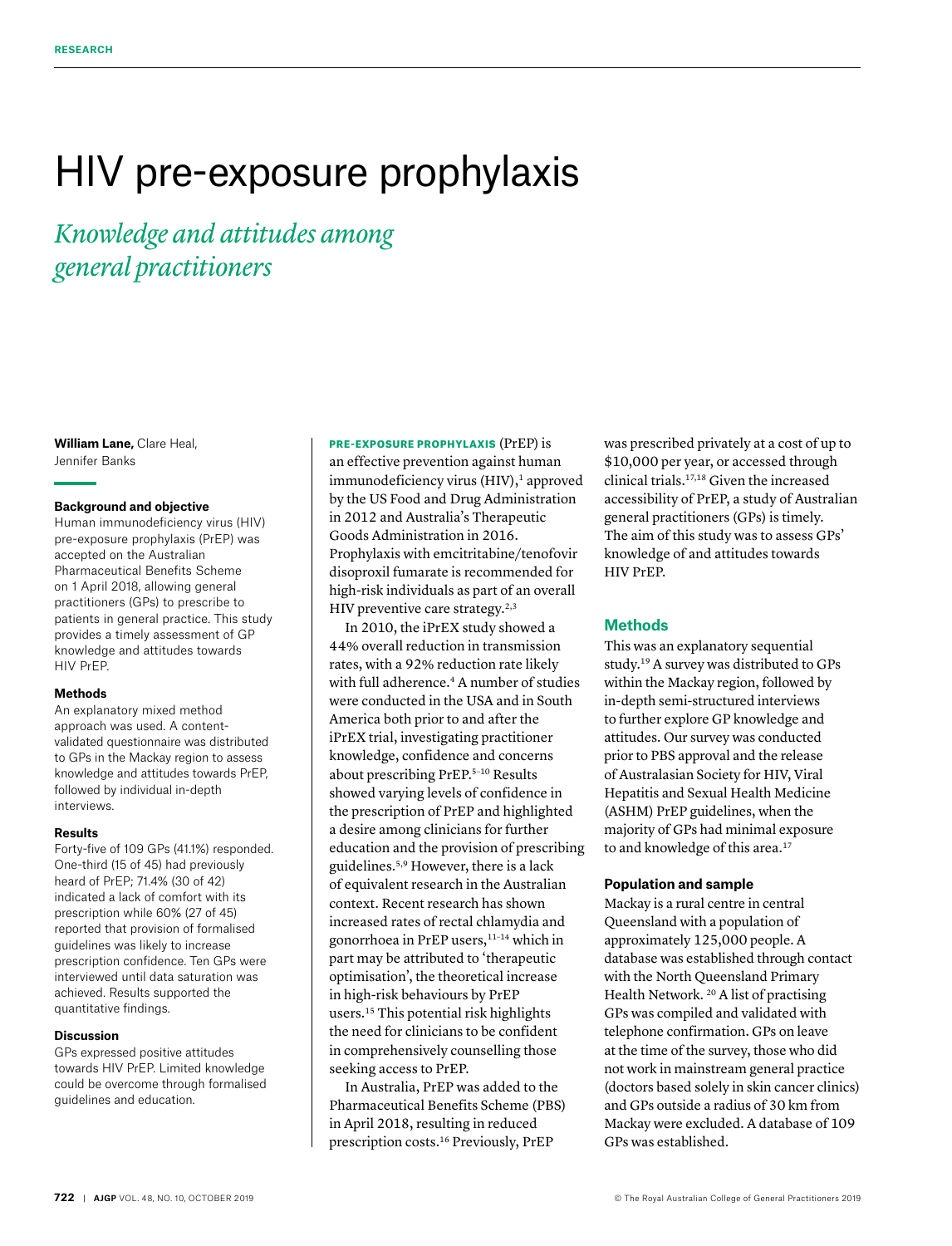## **Procedure**

A three-page questionnaire was developed by the principal author in consultation with co-authors. Current literature was used to inform questionnaire development and ensure content validity regarding GP knowledge of PrEP,<sup>5,9</sup> confidence<sup>5,10</sup> and concerns about prescribing.5,7,10 A five-point Likert scale was used to rate levels of knowledge and attitudes towards PrEP, which was consistent with scales used in previous studies.<sup>7</sup> It was piloted by five GPs and revised accordingly for clarity. It was posted to individual GPs in two rounds – July and October 2017 – with a paid return envelope.

An invitation was further sent to all GPs on the database to participate in a qualitative interview. In-depth interviews were conducted using a semi-structured interview guide, created by the principal investigator. Questions were developed through a literature search of similar qualitative methodology with content validity ensured by study co-authors. Interviews were conducted by the principal investigator at individual GP practices and each lasted between 15 and 20 minutes. Each interview was audio-recorded and transcribed verbatim with non-verbal cues noted.

# **Analysis**

SPSS for Windows (version 24) was used to analyse quantitative data and generate descriptive statistics and frequency tabulations. Inferential statistics were calculated using chi-square, Student *t* test and ANOVA. Explanatory qualitative analysis followed an iterative process.19 NVIVO version 11 for Windows was used to analyse qualitative data and identify underlying themes and issues arising from the interviews.

# **Ethics**

Queensland Health and James Cook University reciprocal ethics approval (HREC/17/QTHS/16) was granted.

# **Results**

# **Demographics**

The survey response rate was 41.1% (45 of 109). Participating GPs were younger

(median age 44 [interquartile range (IQR)] 34, 55.5) and more predominantly female (female:male 23:22) than expected for Australian GPs (age 45–54 years, 42.7% female).17 There was a median of 10-years' experience (IQR 1, 27).

# **Knowledge**

Of the 45 GPs who responded to the questionnaire, one-third ( $n = 15, 33.3\%$ ) had 'never heard of HIV PrEP', 51.1% (n = 23) knew 'a little' about PrEP, three (6.7%) had 'read studies on PrEP' and only one (2.2%) had 'previously prescribed PrEP'.

The majority of respondents ( $n = 39$  of 42, 92.8%) had never consulted patients regarding PrEP, with more than half of participating GPs ( $n = 30$  of 42, 71.4%) responding 'not at all' when asked how confident they felt about prescribing HIV PrEP.

The correct method of PrEP use was correctly identified by  $24.4\%$  (n = 11 of 45), while 37.8% (n = 17 of 43) correctly identified the degree of effectiveness in preventing HIV. Of the 43 GPs who responded whether PrEP education should be part of HIV prevention discussions, 74.4% ( $n = 32$ ) either agreed ( $n = 18$ ) or strongly agreed ( $n = 14$ ), while only 4.4%  $(n = 2)$  disagreed or strongly disagreed that a consultation regarding PrEP should include discussion of other methods of HIV prevention. There was an association between younger age of GP and accurate knowledge of the correct method of PrEP prescription (medications and duration of treatment), which tended towards significance  $(P = 0.1)$ .

Lack of knowledge was identified by the qualitative interviews as the GPs' primary reason for hesitation to prescribe PrEP. This topic was investigated by asking GPs to describe PrEP in their own words. Although most GPs were able to describe the basic premise of PrEP, no GPs were able to identify the medication class, specific medications or dosages used.

A minority of interviewed GPs had previously discussed PrEP with their patients. One had discussed PrEP with a patient on the QPrEP trial, and as such was not providing the patient any new information on PrEP, while another

GP had identified patients at risk and introduced the topic during their consult. Further discussion with this GP indicated that the consult concluded with a referral to a sexual health clinic.

Interviews highlighted an associated lack of confidence, not only in prescribing PrEP, but also engaging in discourse about PrEP. GPs were willing to outline the concept to patients, but were not confident to give in-depth information, as evidenced through: 'I feel like I could probably give them a basic outline … but in terms of logistics and any other issues, I'd probably be uninformed' (GP5). GPs were hesitant when discussing concepts during interviews, but were willing to admit that their knowledge was 'pretty minimal' (GP8), which caused hesitancy towards PrEP (Table 1).

### **High-risk populations**

GPs were asked to indicate which populations they would target with the prescription of PrEP. In total, 51.1% of the 45 GPs surveyed ( $n = 23$ ) were very likely and 26.7% ( $n = 12$ ) likely to prescribe PrEP to serodiscordant (mixed HIV status) couples (Table 2). Almost half ( $n = 22$ ) of the 45 GPs reported they were 'very likely' to prescribe PrEP to men who have sex with men (MSM) without condom use. Only 6.7% ( $n = 3$ ) of GPs indicated that they would be 'very likely' to prescribe PrEP to heterosexual patients who had multiple partners.

In terms of knowledge of appropriate populations for PrEP prescription, the majority of interview participants identified MSM as potentially benefiting the most from PrEP, with some minor discussion of the role it may play with serodiscordant couples. GPs identified MSM as an at-risk group. However, during the interviews, non-verbal cues from some participants, such as withdrawal of eye contact and hesitancy, indicated a sense of discomfort in discussing this particular group. There was some evidence of an undercurrent of discomfort to initiate conversation regarding PrEP, but rather a preference to allow the patients to start discussion, reinforced through the following quote: 'definitely them coming to me' (GP10).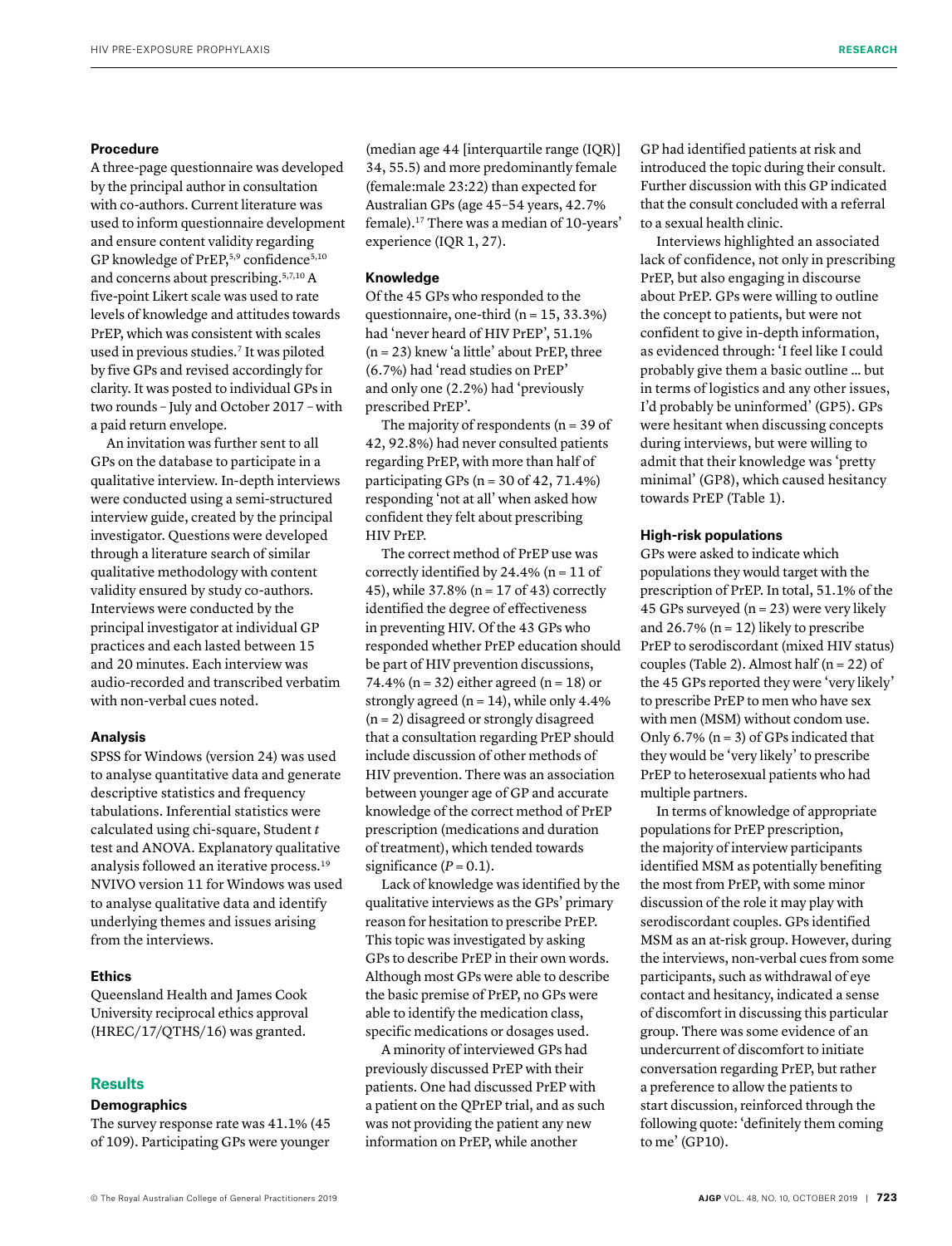GPs indicated a strong desire for appropriate education, reinforcing the theme of lack of knowledge as an impediment to prescribing PrEP. There was consensus among those surveyed (Table 3) and interviewed that provision of education in the form of hard copies, guidelines and easily accessible information was beneficial to improve prescription and overcome barriers, 'because you've got to know where to find it' (GP4). It emerged that because GPs were unlikely to prescribe PrEP regularly, there was a concern that a single education session would not be sufficient to retain knowledge: 'unless you've got a stepwise in writing in front of me, I'm not going to remember how to do it. So I need written information' (GP2).

## **Concerns**

GPs were most concerned about inexperience in prescribing antiretrovirals  $(35.6\%, n = 16$  of  $45$ , CI 95% very concerned) and the lack of guidelines for prescription, with 33.3%

of GPs ( $n = 15$  of 45) indicating they were 'very concerned', and  $31.1\%$  (n = 14 out of 45) 'concerned' (Table 4). GPs who correctly answered the PrEP knowledge component of the questionnaire were less likely to be concerned about the prescription of PrEP. Only 28.5% ( $n = 2$ ) of 7) of GPs who correctly answered both knowledge questions were concerned with the prescription of PrEP, while those who answered both incorrectly were more likely to be very concerned (n = 22 out of  $32, P = 0.058$ . There was an association between lack of knowledge and concern about increasing risky behaviour, which tended towards significance  $(P = 0.058)$ .

During the qualitative interviews, GPs were asked if they had any additional concerns regarding PrEP being made available in the community, for example increasing risky sexual behaviour. The majority of GPs did not identify this as an issue of concern for them. This was illustrated through responses such as, 'It's not going to increase their promiscuity, you'd just rather have them

safe than not' (GP4) and, 'I don't think it will make them any more or less silly with risk-taking behaviour' (GP9). In addition, GPs stated that discussion of PrEP should be incorporated with safe sex counselling, as PrEP should not be their only form of protection. As such, the importance of adherence and counselling regarding PrEP was highlighted, emphasising the importance of additional protection: 'I wouldn't be as concerned about compliance as somebody who was using it as their whole and sole cause of protection' (GP9).

There was, overall, a sense of positivity and optimistic anticipation at potential population control of HIV. The majority of GPs were excited about the prospect of population control of HIV, as evidenced through: 'I think it's very exciting … that you have a way to prevent the spread of HIV' (GP1). GPs were positive when discussing this theme during interviews, reinforcing the importance of creating safe environments and decreasing risk, as well as re-iterating the old adage: 'It's

| <b>Theme</b>                 | <b>Subtheme</b>                                 | <b>Selected narrative</b>                                                                   |  |  |
|------------------------------|-------------------------------------------------|---------------------------------------------------------------------------------------------|--|--|
| Positivity                   | Optimism regarding population<br>control of HIV | 'I think it's awesome' (GP8)                                                                |  |  |
|                              |                                                 | 'I see it as a positive thing. I think it makes people feel safer' (GP1)                    |  |  |
|                              |                                                 | 'It makes sense from a population health point of view' (GP5)                               |  |  |
|                              | Acceptance/acceptability                        | '[PrEP should be seen] certainly as part of an STI screen' (GP9)                            |  |  |
| <b>Barriers</b>              | Lack of knowledge                               | 'I'm not quite sure how to do (prescribe) it' (GP2)                                         |  |  |
|                              |                                                 | " just my knowledge and experience' (GP6)                                                   |  |  |
| <b>Subthemes of barriers</b> |                                                 |                                                                                             |  |  |
| Lack of knowledge            | Lack of confidence                              | ' knowledge of how to prescribe it (is a concern)' (GP3)                                    |  |  |
|                              | Need for education                              | ' education is what's needed for the GP to be able to prescribe it'<br>(GP7)                |  |  |
|                              |                                                 | " be shown a step by step plan' (GP2)                                                       |  |  |
| Undesirable consequences     | Increased risky behavior                        | 'I don't think it has any difference if they have PrEP on sexual<br>practices or not' (GP7) |  |  |
|                              |                                                 | 'I don't think it will make them any more or less silly with risk-taking<br>behavior' (GP9) |  |  |
|                              | Not preferred population                        | 'I don't want my practice full of those people'(GP2)                                        |  |  |
|                              |                                                 | " it's not really something I want to encourage  men to have sex<br>with men' (GP2)         |  |  |

**Table 1. Summary of qualitative themes and indicative quotes**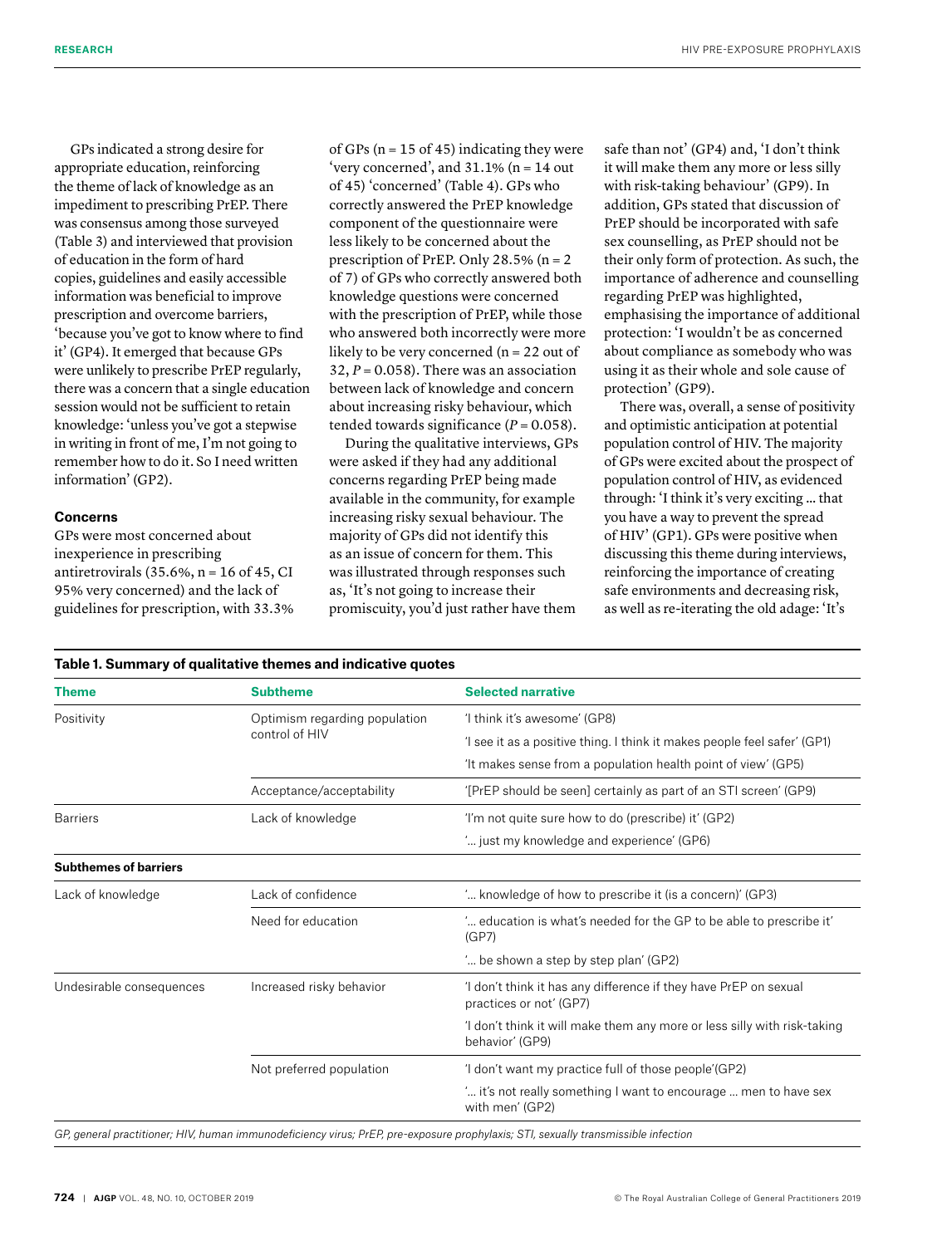much better to prevent that infection … than to go through all the treatment' (GP10). Optimism was evident regarding the mental health, as well as the public health, benefits of PrEP: 'I see it [PrEP] as a positive thing. I think it makes people feel safer' (GP1).

While a positive attitude to PrEP was reflected by the majority of GPs, a minor concern was expressed regarding consulting with 'that type of people' as 'it's not really something I really particularly want to encourage … I'm not going be advertising it. I certainly don't want my practice full of people that want it' (GP2), suggesting more of a judgement or disapproval of the specific population involved, rather than PrEP itself. An additional judgement emerged in the form of, 'I'm not someone that, wants to promote promiscuity' (GP7) evidencing a fear that provision of PrEP would encourage such behaviour. However, the dominant theme was supportive towards PrEP, with additional positive points being 'prevention is always better than a cure' (GP3) and, 'this is about patients, not about me' (GP4)

and, 'it makes sense from a population health point of view' (GP5).

# **Discussion**

The aim of this study was to explore GP knowledge of and attitudes to PrEP. While GPs predominantly supported prescription of PrEP to appropriate populations, they expressed some concern regarding lack of knowledge and confidence to do so. As PrEP was listed on the PBS in April 2018 it is imperative that GPs be adequately informed and prepared to prescribe PrEP. It was also surprising that participating GPs did not indicate concern regarding the potential for an increase in risky sexual behaviour and increasing rates of sexually transmissible infections (STIs), as recent studies have shown evidence of an increase in high-risk sexual activity as well as increased prevalence of rectal chlamydia and gonorrhoea.<sup>11-14</sup>

Our study was conducted prior to the publication of the updated 2018 ASHM clinical guidelines for PrEP.21 Both our quantitative and qualitative analyses identified that the provision of national guidelines and education would be considered beneficial by GPs. GPs indicated that they would prefer hard copies of guidelines. Other studies have indicated that formalised guidelines on PrEP prescription from a recognised institution would influence GP prescribing.6,9,10,22,23 The ASHM has since released a range of education options for PrEP providers including full guidelines, webinars, online learning modules and a two-page decision-making tool.21 It is important that education continues to be offered in a variety of modalities to reach all providers.24

As well as education about PrEP, it will be important to educate GPs on sexual history-taking and increasing STI screening, as current medical training in obtaining sexual histories and caring for lesbian, gay, bisexual, transgender, intersex, queer or questioning (LGBTIQ) people is suboptimal.13,25–27

#### **Table 2. Likelihood to prescribe pre-exposure prophylaxis, n (%)**

| <b>Type of patient</b>              | <b>Highly unlikely</b> | <b>Unlikely</b> | <b>Neutral</b> | <b>Likely</b> | <b>Very likely</b> |
|-------------------------------------|------------------------|-----------------|----------------|---------------|--------------------|
| Serodiscordant couples ( $n = 45$ ) | 0(0)                   | 1(2.2)          | 9(20)          | 12 (26.7)     | 23(51.1)           |
| MSM without condom ( $n = 45$ )     | 0(0)                   | 3(6.7)          | 5(11.1)        | 13 (28.9)     | 22 (48.9)          |
| MSM with condom $(n = 45)$          | 1(2.2)                 | 4(8.9)          | 17 (37.8)      | 10(22.2)      | 11(24.4)           |
| Injecting drug user $(n = 45)$      | 0(0)                   | 9(20)           | 17 (37.8)      | 10(22.2)      | 9(20)              |
| $>10$ partners per year (n = 45)    | 3(6.7)                 | 13(31.1)        | 18 (40)        | 7(15.6)       | 3(6.7)             |
| MSM men who have sex with men       |                        |                 |                |               |                    |

**Table 3. Ways to increase confidence, n (%)**

| $14000$ of 11419 to more ago componently if $1/9$ |                          |                |                                       |                                 |  |  |
|---------------------------------------------------|--------------------------|----------------|---------------------------------------|---------------------------------|--|--|
| Not at all<br><i>important</i>                    | Low<br><i>importance</i> | <b>Neutral</b> | <b>Moderately</b><br><i>important</i> | <b>Verv</b><br><i>important</i> |  |  |
| 0(0)                                              | 1(2.2)                   | 2(4.4)         | 15 (33.3)                             | 27(60)                          |  |  |
| 3(6.7)                                            | 1(2.2)                   | 6 (13.3)       | 14 (31.1)                             | 19 (42.2)                       |  |  |
| 1(2.2)                                            | 1(2.2)                   | 9(20)          | 17 (37.8)                             | 17 (37.8)                       |  |  |
| 0(0)                                              | 3(6.7)                   | 8(17.8)        | 17 (37.8)                             | 17 (37.8)                       |  |  |
| 1(2.2)                                            | 3(6.7)                   | 12(26.7)       | 20 (44.4)                             | 9(20)                           |  |  |
| 2(4.4)                                            | 1(2.2)                   | 16 (35.6)      | 17 (37.8)                             | 9(20)                           |  |  |
|                                                   |                          |                |                                       |                                 |  |  |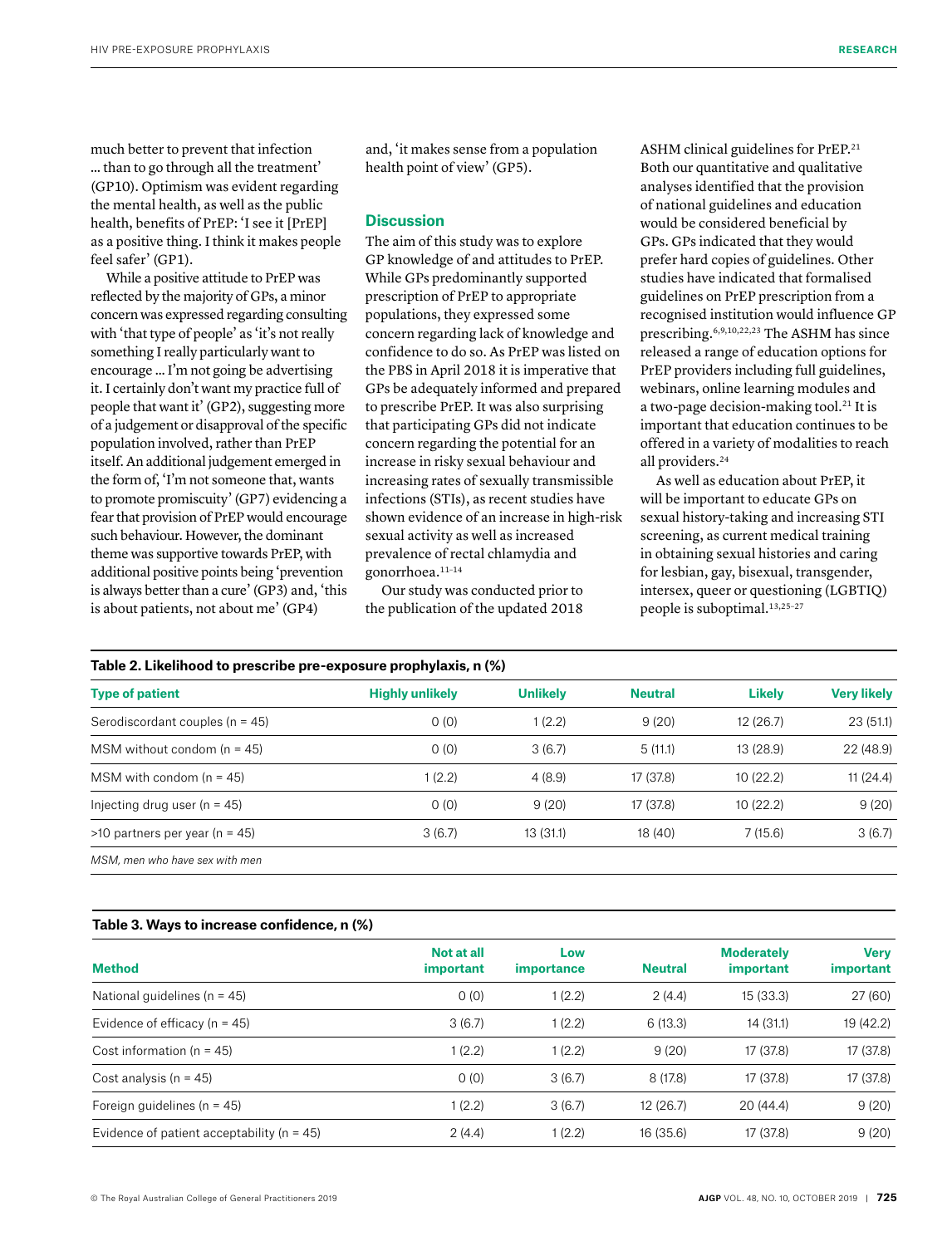| Table 4. Clinician concerns regarding pre-exposure prophylaxis, n (%) |                         |                              |                |                                |                          |  |
|-----------------------------------------------------------------------|-------------------------|------------------------------|----------------|--------------------------------|--------------------------|--|
| <b>Type of concern</b>                                                | Not at all<br>concerned | <b>Slightly</b><br>concerned | <b>Neutral</b> | <b>Moderately</b><br>concerned | <b>Very</b><br>concerned |  |
| Inexperience prescribing antiretroviral ( $n = 45$ )                  | 4(8.9)                  | 4(8.9)                       | 6(13.3)        | 13 (28.9)                      | 16 (35.6)                |  |
| Lack of quidelines ( $n = 45$ )                                       | 2(4.4)                  | 8(17.8)                      | 6(13.3)        | 14 (31.1)                      | 15 (33.3)                |  |
| Prescription of PrEP ( $n = 45$ )                                     | 9(20)                   | 3(6.7)                       | 12 (26.7)      | 11(24.4)                       | 10(22.2)                 |  |
| Daily dosing $(n = 45)$                                               | 3(6.7)                  | 10(22.2)                     | 20 (44.4)      | 5(11.1)                        | 5(11.1)                  |  |
| Increase risky behavior ( $n = 45$ )                                  | 12 (26.7)               | 7(15.6)                      | 18 (40)        | 4(8.9)                         | 4(8.9)                   |  |
| Resistance ( $n = 45$ )                                               | 6(13.3)                 | 14 (31.1)                    | 16 (35.6)      | 6(13.3)                        | 3(6.7)                   |  |
| Lack of PrEP trials (n = $44$ )*                                      | 7(15.6)                 | 4(8.9)                       | 24 (53.3)      | 7(15.6)                        | 2(2.5)                   |  |
| $Cost (n = 45)$                                                       | 9(15.6)                 | 4(8.9)                       | 21(46.7)       | 3(6.7)                         | 5(11.1)                  |  |
| Patient accessibility ( $n = 45$ )                                    | 7(15.6)                 | 9(20)                        | 15 (33.3)      | 9(20)                          | 2(4.4)                   |  |
|                                                                       |                         |                              |                |                                |                          |  |

*\*One general practitioner did not respond to this question* 

 *PrEP; pre-exposure prophylaxis*

It should be acknowledged that the analysis and generalisability of our findings is limited as we only sampled a small number of GPs in one regional centre in North Queensland. However our return rate of 41.1% (45 of 109) was higher than average for this type of study, and we sampled close to half of the GPs in the region.

# **Recommendations**

In order for PrEP to be effective, it needs to be prescribed in general practice. PrEP is not just a medication – it should be a program of prevention including an education program encouraging condom use to decrease risk of transmission of other STIs.

With Mackay GPs showing positivity towards HIV PrEP, the future of PrEP is optimistic. As PrEP has recently been accepted on the Australian PBS, this is an opportune time to provide education sessions to further improve GPs' knowledge and subsequently increase appropriate prescription. As of April 2018, the ASHM has released clinical guidelines for the use of PrEP;<sup>18</sup> we recommend the creation of hard copies and easy access links for GPs to improve use.

# **Conclusion**

HIV PrEP was listed on the PBS in April 2018, resulting in a reduction in cost

and increased accessibility. GPs lack knowledge regarding PrEP. There is an attitude of positivity towards PrEP despite the GPs' lack of confidence and comfort in prescribing. Consequently, there is a place for education and distribution of guidelines to GPs to promote the future implementation of PrEP in general practice.

## **Authors**

William Lane MBBS, student, James Cook University, Qld

Clare Heal PhD, MBChB, Promotional Chair, Discipline of General Practice and Rural Medicine, James Cook University, Qld Jennifer Banks, PhD, Senior Research Support, James Cook University, Qld. jennifer.banks2@jcu.edu.au Competing interests: None.

Funding: None.

Provenance and peer review: Not commissioned, externally peer reviewed.

#### **References**

- 1. Spinner CD, Boesecke C, Zink A, et al. HIV preexposure prophylaxis (PrEP): A review of current knowledge of oral systemic HIV PrEP in humans. Infection 2016;44(2):151–58. doi: 10.1007/s15010- 015-0850-2.
- 2. Food and Drug Administration. Truvada for PrEP fact sheet: Ensuring safe and proper use. Silver Spring, MD: FDA, 2012.
- 3. Department of Health: Therapeutic Goods Administration. Australian Public Assessment Report for tenofovir disoproxil fumarate/ emtricitabine. Woden, ACT: Therapeutic Goods Administration Australia, 2016.
- 4. Grant RM, Lama JR, Anderson PL, et al. Preexposure chemoprophylaxis for HIV prevention in men who have sex with men. N Engl J Med 2010;363(27):2587–99. doi: 10.1056/ NEJMoa1011205.
- 5. Bacon O, Gonzalez R, Andrew E, et al. Brief report: Informing strategies to build PrEP capacity among San Francisco bay area clinicians. J Acquir Immune Defic Syndr 2017;74(2):175–79. doi: 10.1097/QAI.0000000000001182.
- 6. Hakre S, Blaylock JM, Dawson P, et al. Knowledge, attitudes, and beliefs about HIV pre-exposure prophylaxis among US Air Force health care providers. Medicine (Baltimore) 2016;95(32):e4511. doi: 10.1097/MD.0000000000004511.
- 7. Mimiaga MJ, White JM, Krakower DS, Biello KB, Mayer KH. Suboptimal awareness and comprehension of published preexposure prophylaxis efficacy results among physicians in Massachusetts. AIDS Care 2014;26(6):684–93. doi: 10.1080/09540121.2013.845289.
- 8. Ross I, Mejia C, Melendez J, et al. Awareness and attitudes of pre-exposure prophylaxis for HIV prevention among physicians in Guatemala: Implications for country-wide implementation. PLoS One 2017;12(3):e0173057. doi: 10.1371/ journal.pone.0173057.
- 9. Smith DK, Mendoza MC, Stryker JE, Rose CE. PrEP awareness and attitudes in a national survey of primary care clinicians in the United States, 2009–2015. PLoS ONE 2016;11(6):e0156592. doi: 10.1371/journal.pone.0156592.
- 10. White JM, Mimiaga MJ, Krakower DS, Mayer KH. Evolution of Massachusetts physician attitudes, knowledge, and experience regarding the use of antiretrovirals for HIV prevention. AIDS Patient Care STDS 2012;26(7):395–405. doi: 10.1089/ apc.2012.0030.
- 11. Traeger MW, Schroeder SE, Wright EJ, et al. Effects of pre-exposure prophylaxis for the prevention of HIV infection on sexual risk behavior in men who have sex with men: A systematic review and meta-analysis. Clin Infect Dis 2018;67(5):676–86. doi: 10.1093/cid/ciy182.
- 12. Beymer MR, DeVost MA, Weiss RE, et al. Does HIV pre-exposure prophylaxis use lead to a higher incidence of sexually transmitted infections? A case-crossover study of men who have sex with men in Los Angeles, California. Sex Transm Infect 2018;94(6)457–62. doi: 10.1136/ sextrans-2017-053377.